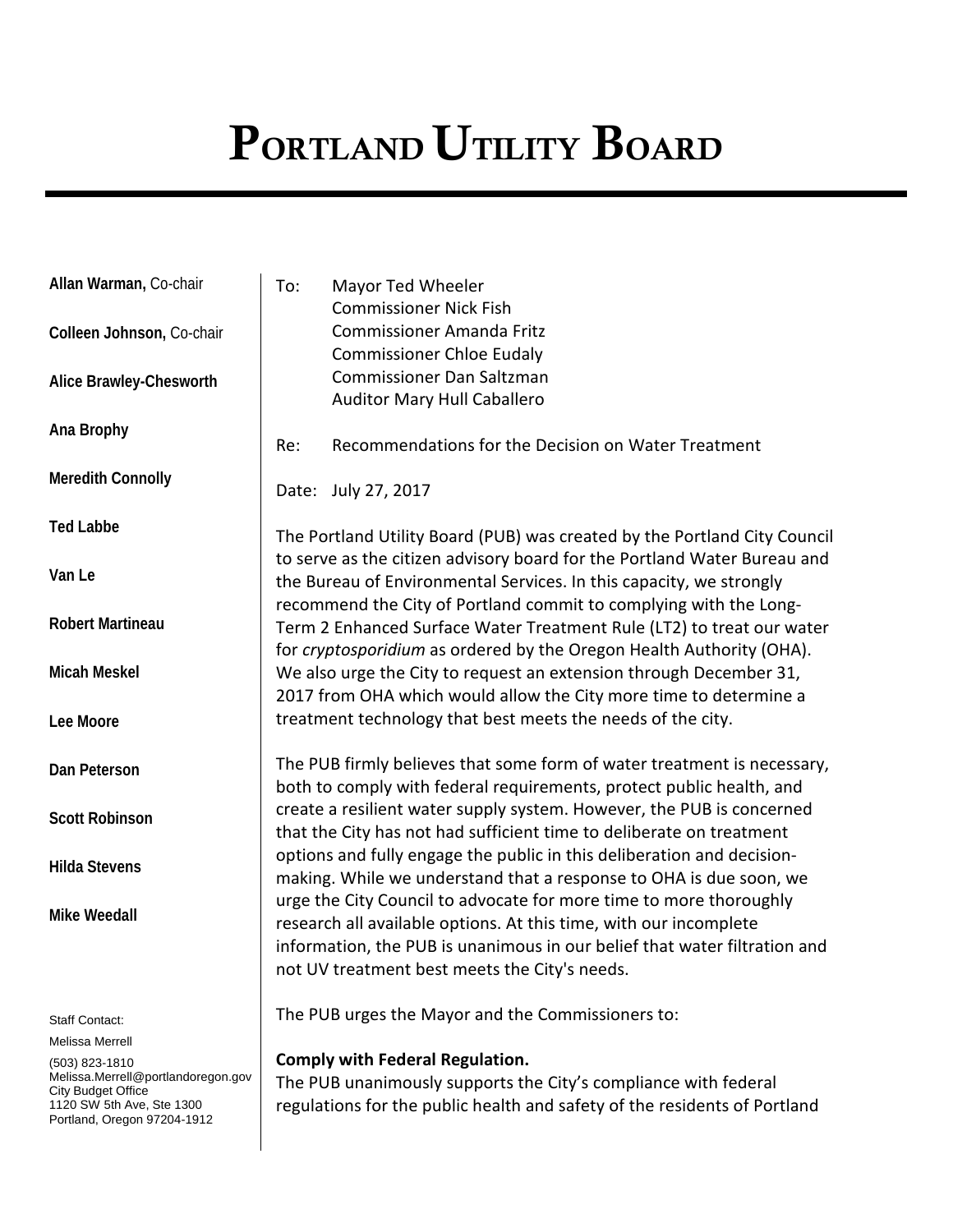and the communities that purchase Portland water.

## **Request More Time to Decide Treatment Technology.**

This is a complex and very costly decision for the residents of the City and the City should not be forced into a rushed process. The PUB feels strongly that the City must commit to treat its water, but requests an extension through the end of the year. The City must take the necessary time to gather and analyze the data to come to an informed decision on which treatment technology it will use.

Additional time would allow the City to:

• Conduct public outreach to residents about the significant health and financial implications of the long-term water quality standards specified by OHA. There were serious concerns raised by members of the PUB that the current decision schedule hasn't allowed for adequate public engagement or education to provide customers with enough information to support one treatment technology over another.

Specifically, the Board recommends the Water Bureau spend the requested time extension educating residents as to the types of chemicals or additives that would be used, how they may affect the current treatment regimes, and the potential health and environmental safety impacts of the different treatment technologies.

- Consult with its wholesale water customers to determine extent and timing of their share of costs.
- Evaluate how the treatment costs will affect low-income residents.
- Understand how existing bill discounts that the City currently offers would be impacted and determine how the programs could be changed to address affordability concerns.
- Evaluate and communicate the carbon footprints, emission levels, and energy needs of the treatment technology options.
- Identify how the technologies would fit within the existing Capital Improvement Plans of the Water Bureau as to timing, cost, and priority compared to other items currently in the plans and identify any necessary adjustments. The City needs to make a choice on what items it can afford in the near future and what items need to be delayed.
- Review in greater detail the engineering plans and projected costs of an Ultra Violet (UV) facility that were completed over five years ago, allowing for an accurate assessment of the full cost of this option.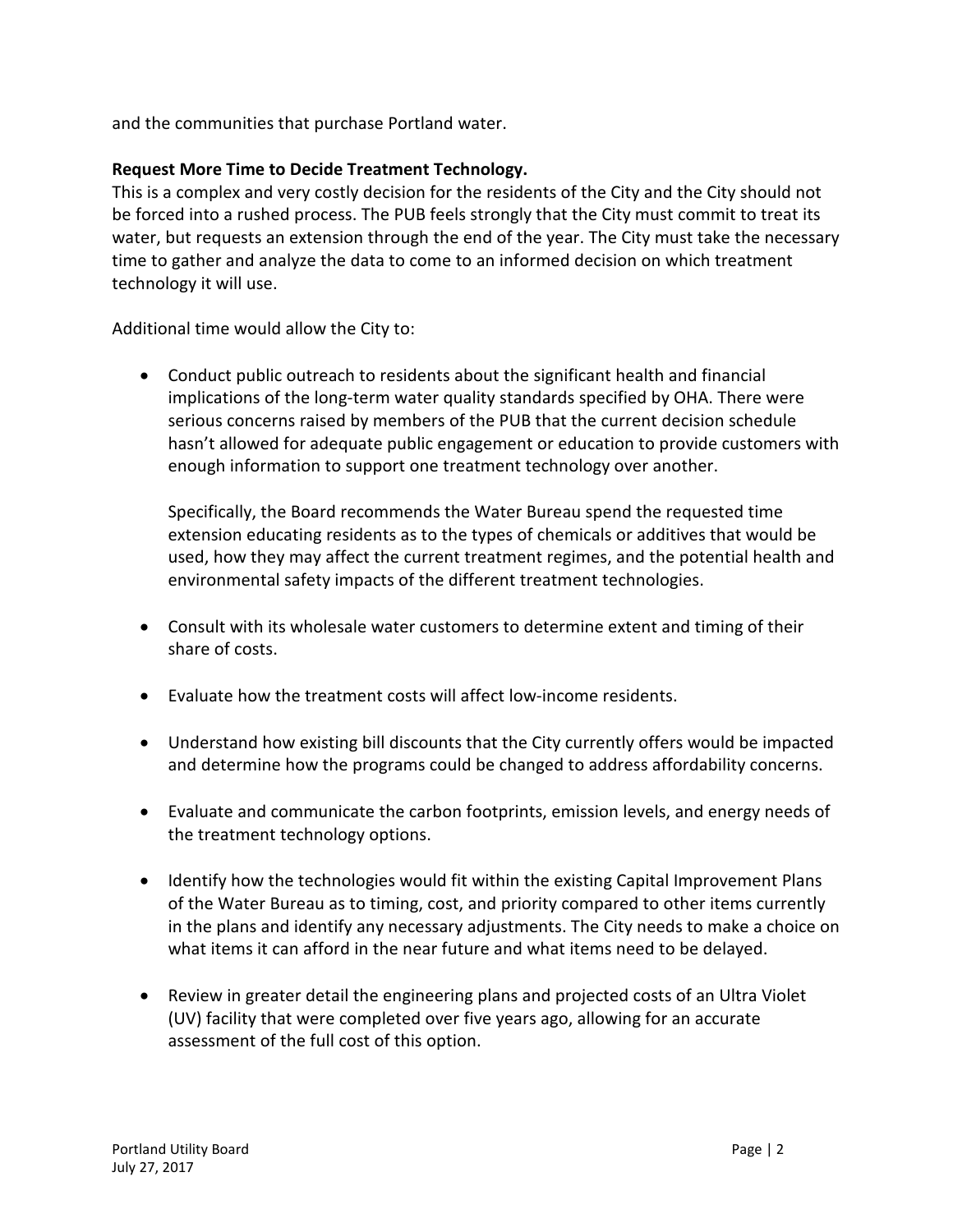• Begin preliminary engineering assessments for alternative technologies such as filtration. This will, again, allow for more accurate budgeting projections and rate assessments, as well result in more accurate comparison between UV and filtration options.

This time would also allow for more thoughtful investigation of the filtration option, its benefits, and ideally a more finely-tuned estimate of costs. While filtration is the standard treatment option for most water providers, its primacy is largely due to the water source used (e.g., locally filtration is used for municipalities pulling water from the Clackamas and Willamette as their primary source). These sources are exposed to human contaminants and agricultural run-off. Neither is present in the Bull Run. More time would allow the Water Bureau to more thoroughly evaluate these conditions and determine whether UV or filtration is the optimal long-term option and where the optimal location is for either solution.

- Assess how either treatment technology fits the Bureau's resiliency plan. If system resiliency is one of the desired benefits, filtration may be the best option, but might be better served in another location.
- Refine the risk assessment of the treatment options given the significant health and cost implications of this decision.
- Assess the budget implications and feasibility of building a UV treatment in the short term but planning and saving for filtration in the future.
- Assess the life cycle costs of building a UV facility in the near term, and the cost of closing that facility when supplanted by another technology, e.g., filtration, in the future.
- Determine the savings associated with choosing filtration over UV, including saving related to use of groundwater if filtration is used.
- Assess possible intergenerational equity concerns of collecting and saving rate funds from current residents in the near term for another technology plant to be built in the future.

## **Require More Analysis Prior to Major Decision Points and Engage City Residents.**

Given the complexity and budgetary impact of this decision, residents expect a more robust presentation of analysis that could include rate impact analysis, risk analysis, cost benefit analysis, an equity assessment, etc. at the beginning of consideration. Regardless of the chosen treatment option, there needs to be more frequent and more complete public engagement process outside of the PUB.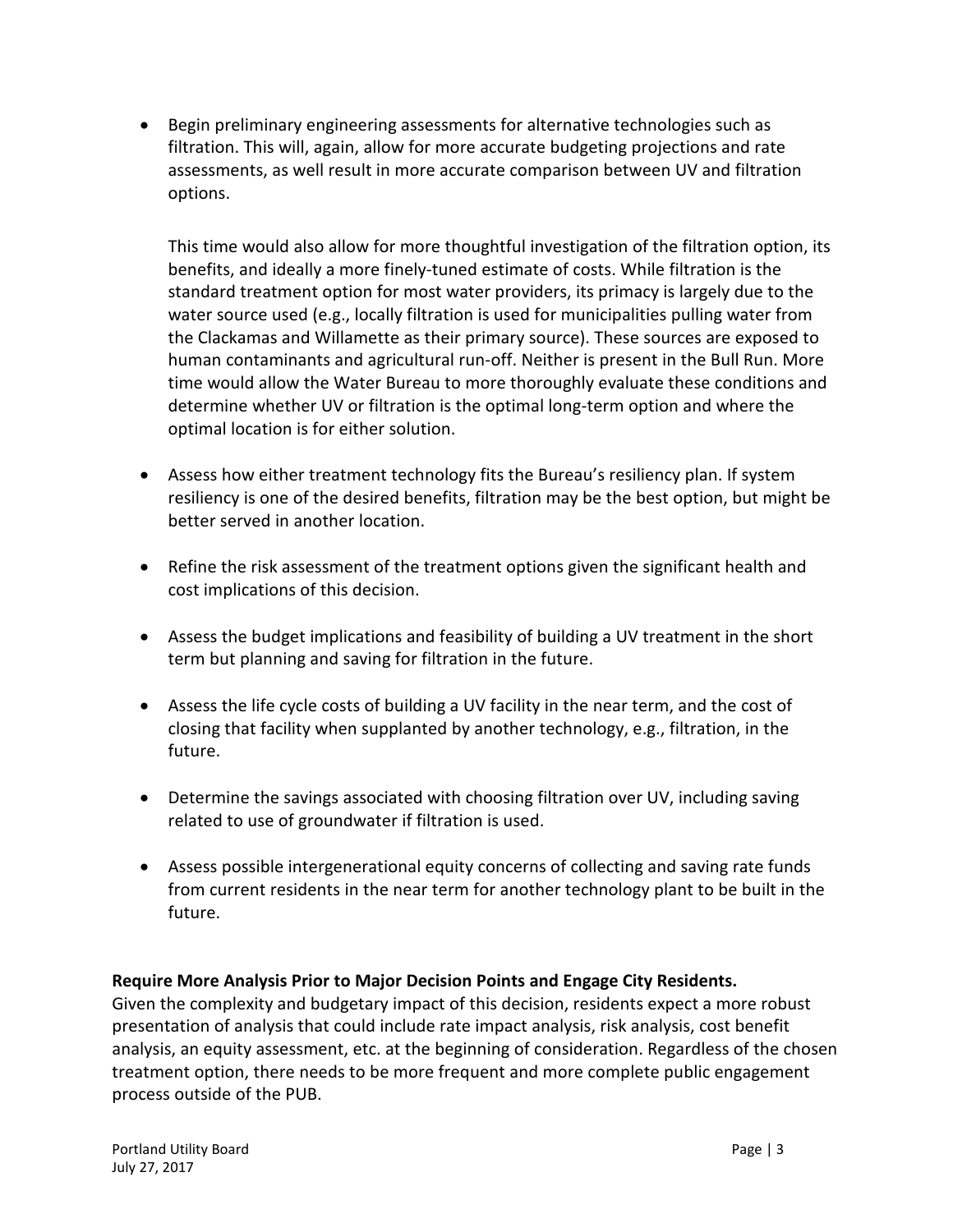#### **Protect Bull Run Watershed.**

If Council decides to build a filtration plant, there will theoretically no longer be a need for such strong environmental protections in the Bull Run Watershed. The current City Council and Water Bureau leadership have expressed commitment to retaining these protections, but there is uncertainty with future leadership. The City Council and the Water Bureau should take steps to memorialize these protections permanently and pledge to lobby our Federal Delegation to ensure that the U.S. Forest Service's management of its land in the watershed is aligned with these values.

#### **Commit to Ongoing Monitoring and Engagement in Partnership with the PUB.**

Due to the complexity and uncertainty of the treatment technology options before Council, there will need to be Council, PUB, and Community engagement throughout the analysis, research, and implementation phases to oversee the expenditures and monitor progress.

#### **Set Expectation that Bureaus Will Communicate Early and Often with PUB.**

For the PUB to continue be of value to the City Council, we must be included in future processes much sooner and have access to quicker and better information. Complex issues such as the Biogas Project, Water Quality, *Cryptosporidium,* and the Hydroelectric Power contracts have all come to PUB within a couple of months at best of going to the Council for action, often it seems as a fait accompli. Given that we are a Board of volunteers and typically meet once a month, that is insufficient time to do adequate analysis of the information. At times, we have not received requested information until the day of our meetings, making it difficult, at best, to provide meaningful feedback. The Council created a board of willing and able volunteers to help vet difficult policy issues but we must be given adequate opportunity to deliberate in order to provide valuable input and aid Council's decision-making.

## **Use a Value-Based Approach to Reach a Decision on Treatment Technology.**

During deliberations, the board identified the following values that it recommends be used to decide on treatment technology.

First and foremost, Council's decision should be made with the **safety of the residents, protection of public health, and compliance with federal regulations** in mind**.** 

Second, the decision should be made with a **long-term view of the needs** of the City including **long-term reliability and supply resiliency**.

Third, the decision should balance **long-term benefits relative to cost** and the chosen technology should be implemented at a **reasonable cost to customers with known and predictable rate impacts**.

Fourth, with full knowledge that this decision will need to be made with imperfect and limited information, all available time should be taken to **minimize uncertainty and risk**